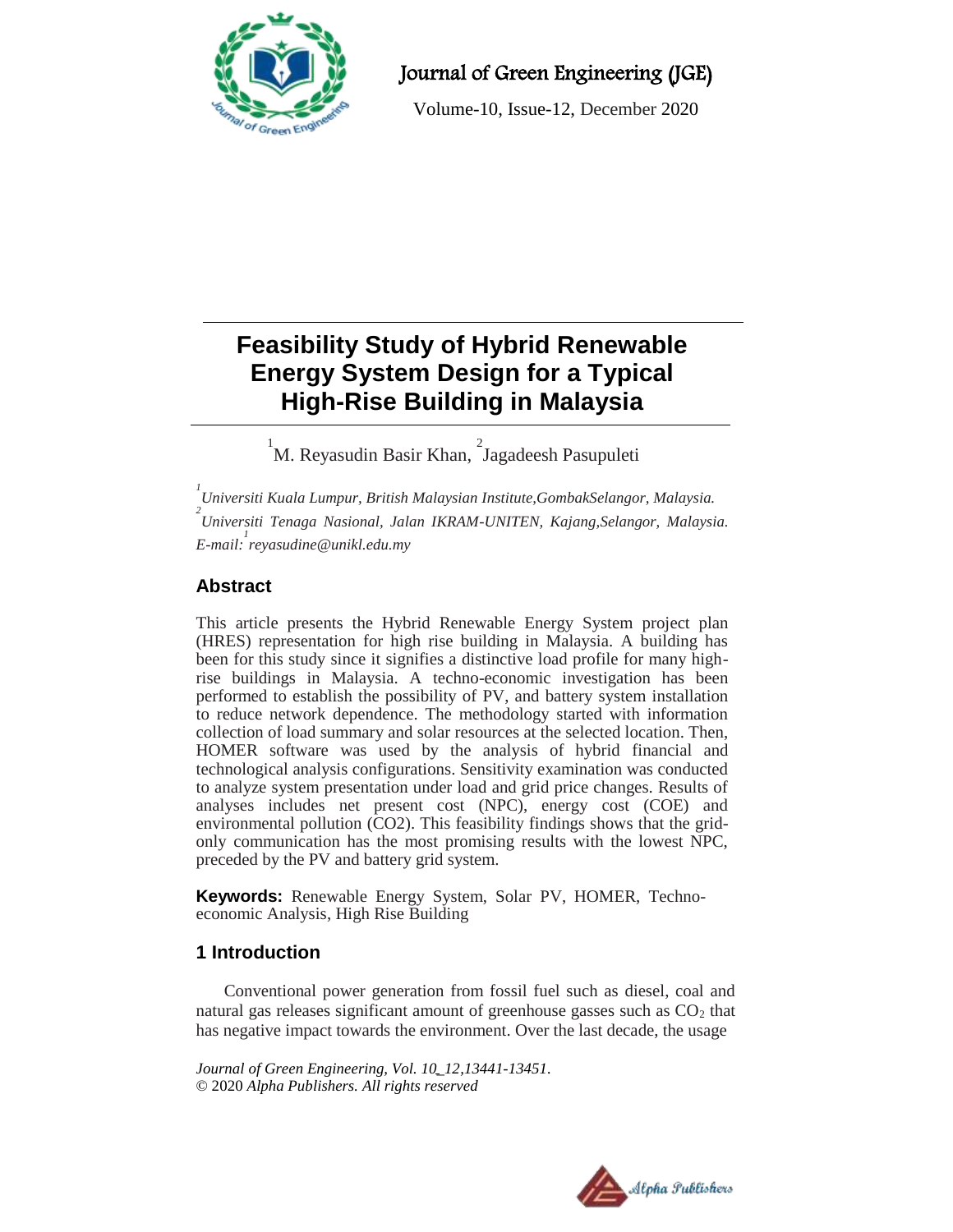#### *13442 M. Reyasudin Basir Khan et al.*

of renewable energy sources such as battery storage, wind and limited geothermal energy sources has been growing. The global energy mix in 2016 comprises of fossil fuel (79.5%), modern renewable energy (10.4%), traditional biomass (7.8%) and nuclear energy (2.2%) [1]. Renewable energy contributed to 2,195 GWh of global energy capacity and has shown strong growth with 5.4% increment since 2005. Renewable energy technologies offer opportunity to provide electricity to remote areas and mitigating diesel fuel consumption.

Multiple renewable energy generation and fossil fuel are used to increase system reliability and efficiency in a HRES. However, feasibility study is desired to assess the possible of renewable energy installation to increase efficiency and minimizing power losses. Many researcher has conducted work in HRES design. For example, Ashish Shrestha et al. assesses factors such as energy cost and dynamic load demand for hybrid installation of renewable energy for a remote village in Nepal[2]. The off-grid hybrid energy system for standard remote villages is advocated by Ali Saleh Aziz et al in Iraq [3]. The results show hybrid PV, hydro, diesel and battery system has the most promising results with lowest NPC. Meanwhile, Weiping Zhang et al. perform assessment and size optimization of solar, wind and hydrogen system in Iran to increase reliability and efficiency [4][5]. M. R. B Khan perform HRES assessments for a South China Sea resort island [6], [7]. The proposed system of PV, hydro, diesel and renewables aims to reduce the burden of the island on diesel fuel. Furthermore, A. Can Duman et al. considers a hybrid PV, wind and fuel cell system to meet energy demand for off-grid location in Turkey [8]. Two load scenarios has been assessed such as during regular and seasonal period and battery storage system has lower cost compared to hydrogen system. EvangelosKalamaras has perform technoeconomic analysis for an off-grid Greek island [9]. The PV, wind, hydrogen and battery materials are capable of to satisfy the load demand of the island. In [7], the author proposed PV system to alleviate grid dependence for a university premises in Malaysia [10]. The arrangement able to reduce energy import from the grid with installation of 50 kWp PV system with battery storage. Z. Othman et al. proposes hybrid PV system with several optimization techniques to establish the maximum charging time [11]. T. The experiment was done out with M. N.T Mansur et al. to minimize usage of electricity in a university building by incorporating PV system [12]. M. Kumar et al. analyses wind speed to determine the optimal wind generation and location for a location in Pakistan [13][14].

### **2 Methodology**

In HRES design, optimal configuration is crucial to achieve higher efficiency. Therefore, the following framework as shown in [Figure 1](#page-2-0) are used. The project started with site assortment. The site chosen for this work is a one building condominium in Taman Putra, Gombak, Selangor,

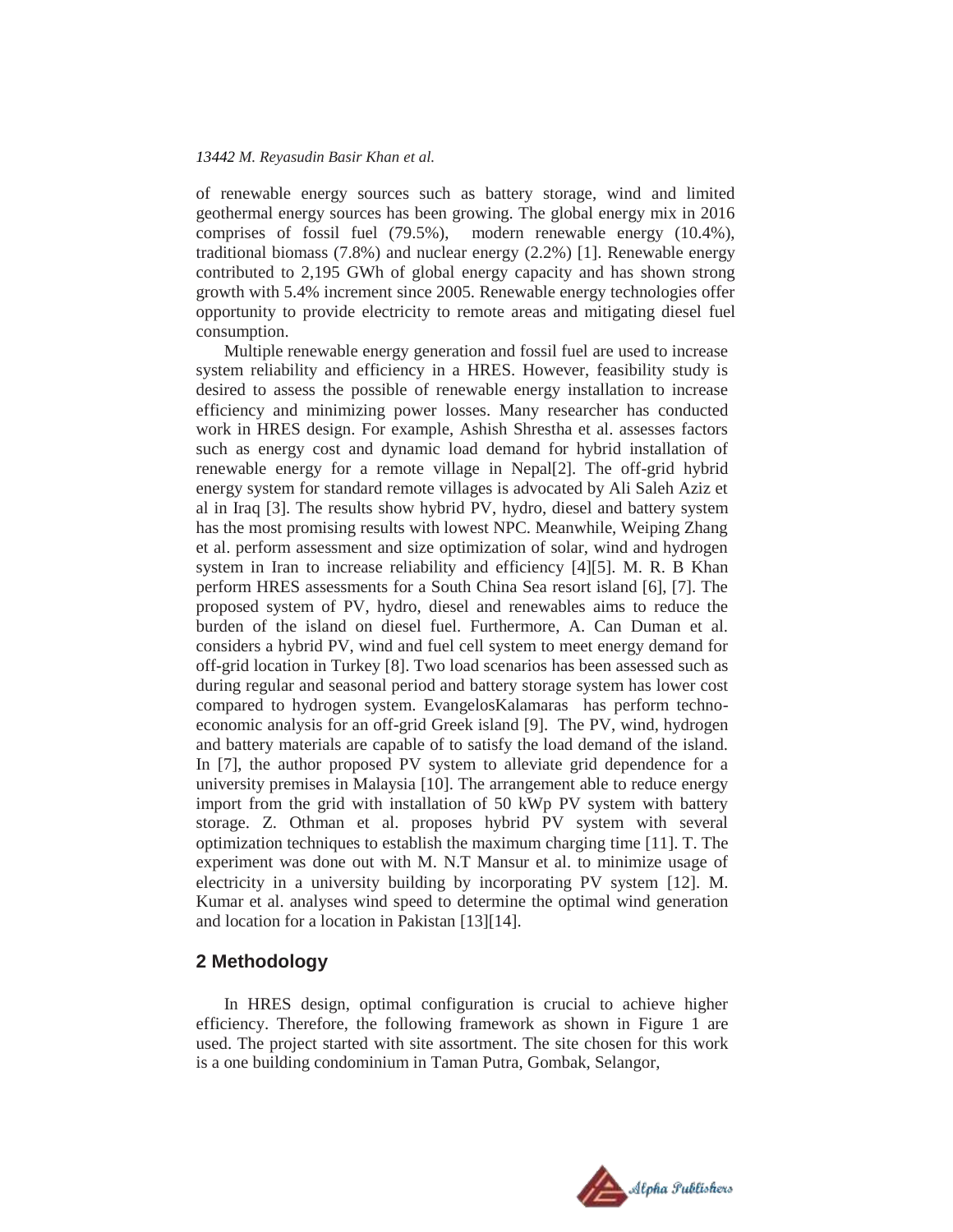Malaysia. The building selected as it symbolizes distinctive condominium in Malaysia. Then, load profile of the building is calculated. Next, renewable resource assessment conducted where availability of solar throughout the year acquired from NASA POWER database. The system apparatus such as type of PV modules, and battery system is chosen followed by technical and economic analysis. In technical and economic analysis, the performance of hybrid configuration and its economics are simulated in HOMER. Finally, sensitivity study performed to simulate the system performance under variable changes such as load development and energy price.



**Figure 1:** HRES optimal configuration framework

### <span id="page-2-0"></span>*2.1 Load Profile Estimation*

<span id="page-2-1"></span>The load profile for the building determined based on survey and calculations. **Error! Reference source not found.**[Table 1](#page-2-1) shows the load type and consumption at the condominium.

| Type of Load      | Power (W) |
|-------------------|-----------|
| 416 unit houses   | 7.841.600 |
| 1 Cafeteria       | 2.100     |
| 1 Swimming Pool   |           |
| 1 Badminton Court |           |
| gymnasium         | 4.750     |
| Floor lamp        |           |

**Table 1**: Total load power for Putra Villa Condominium

There are 416 units houses total. One-unit house has total power of 18,850 W, one cafeteria uses 2,100 W, one swimming pool use 600 W, one badminton court uses 800 W, one 1 gymnasium uses 7,750 W and the floor

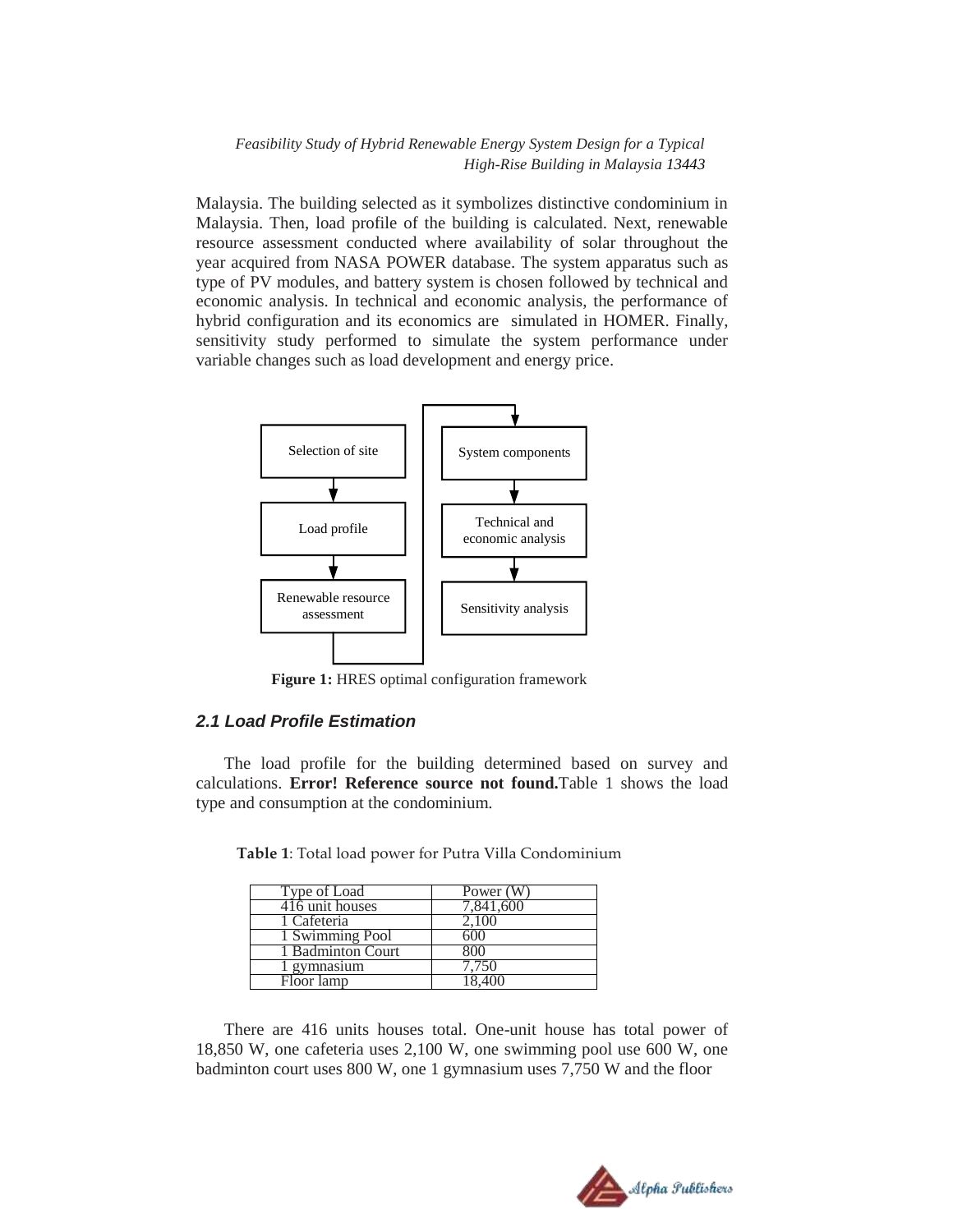#### *13444 M. Reyasudin Basir Khan et al.*

uses up to 18,400 W. The estimated load usage is 86,727.040 kWh/day. [Figure 2](#page-3-0) shows the estimated daily profile load for condominium.



**Figure 2**: a) Daily Profile Load b) seasonal load profile

### <span id="page-3-0"></span>*2.2 Renewable Resource Assessment*

Prior to HRES design, renewable energy resource assessment needs to be conducted to maximize power generation. solar radiation information was gathered in this study to determine the annual potential PV generation. Fig 3 shows solar radiation profile of the location. The average solar emission at the location is 3.2 KWh/m2/day with a 0.5 consistency index.



**Figure 3:** Solar radiation profile

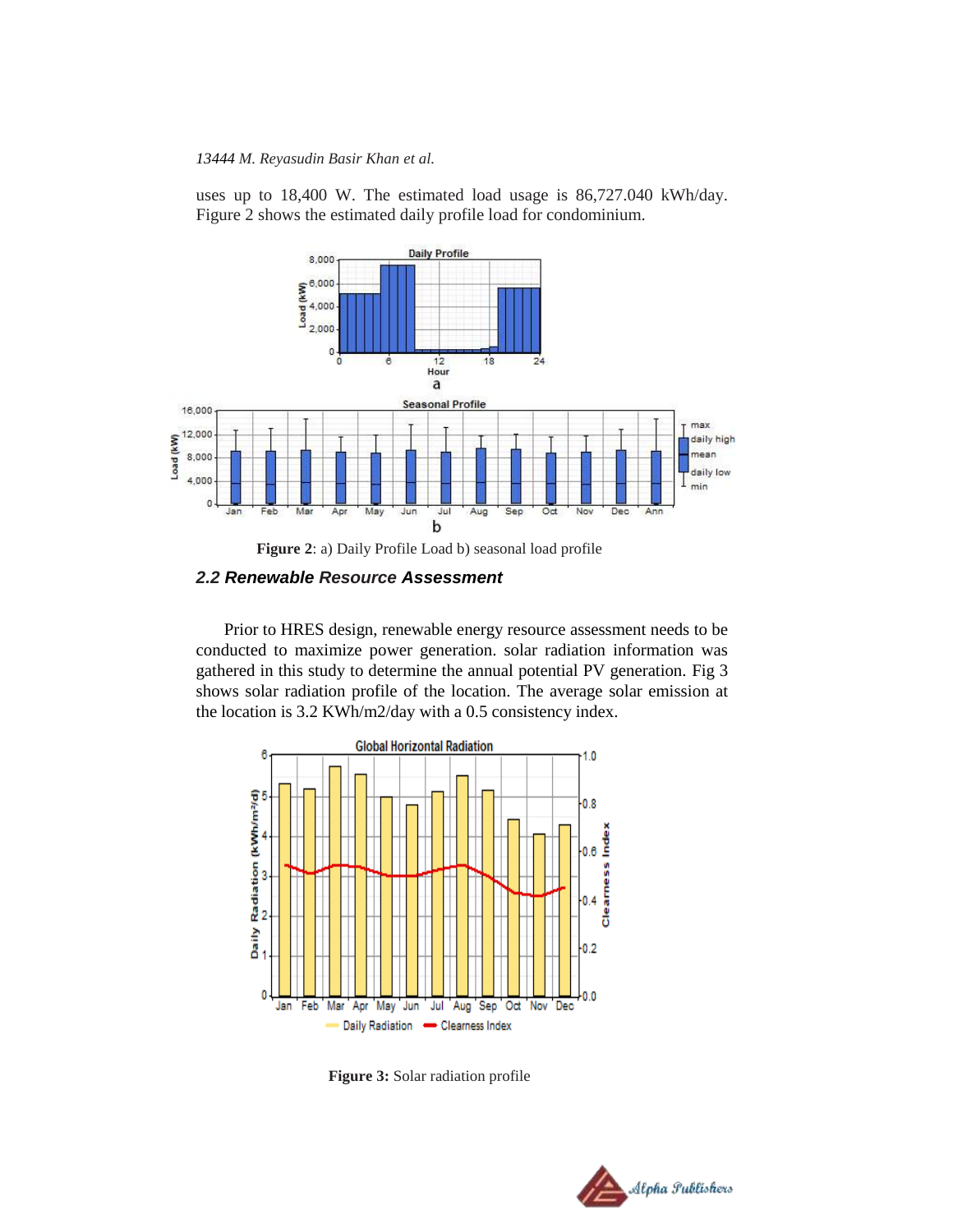## *2.3 HRES Design*

In this work, PV, battery and grid were simulated to determine optimal hybrid configurations. The HRES modeled in HOMER is shown in [Figure 4.](#page-4-0) [Table](#page-4-1) **2** shows the system components of the hybrid scheme consists of PV, Inverter and Storage network for storage. The load profile has 9.9MWh/d with 1,677 kW peak.



**Figure 4:** Schematic Diagram for HRES Design

 **Table 2:** System components

<span id="page-4-1"></span><span id="page-4-0"></span>

| No             | Elements                                    | Specifications  |  |  |
|----------------|---------------------------------------------|-----------------|--|--|
|                | <b>PV</b> System                            |                 |  |  |
|                | Model                                       | Peimar SG310MBF |  |  |
|                | Size considered (kW)                        | 0,1,2,3,4,5     |  |  |
|                | Capital cost (\$/W)                         | 3.64            |  |  |
|                | Replacement cost (\$/W)                     | 3.64            |  |  |
|                | Operation and maintenance cost              | 329             |  |  |
|                | $\sqrt{\$}/year)$                           |                 |  |  |
|                | Lifetime (Years)                            | 25              |  |  |
| $\overline{2}$ | Inverter                                    |                 |  |  |
|                | Size considered (kW)                        | 0,1,2,3,4,5     |  |  |
|                | Capital cost $(\frac{C}{W})$                | 1.05            |  |  |
|                | Replacement cost (\$/W)                     | 1.05            |  |  |
|                | Operation and maintenance cost $(\$)$       | 10,500          |  |  |
| 3              | <b>Batteries</b>                            |                 |  |  |
|                | Model                                       | Generic Li-Ion  |  |  |
|                | Batteries per string                        | 83              |  |  |
|                | Sizes considered                            | 0,1,2,3,4,5     |  |  |
|                | Capital cost (\$/battery)                   | 1,200           |  |  |
|                | Replacement cost (\$/battery)               | 1,200           |  |  |
|                | Operation and maintenance cost<br>(\$/year) | 10              |  |  |

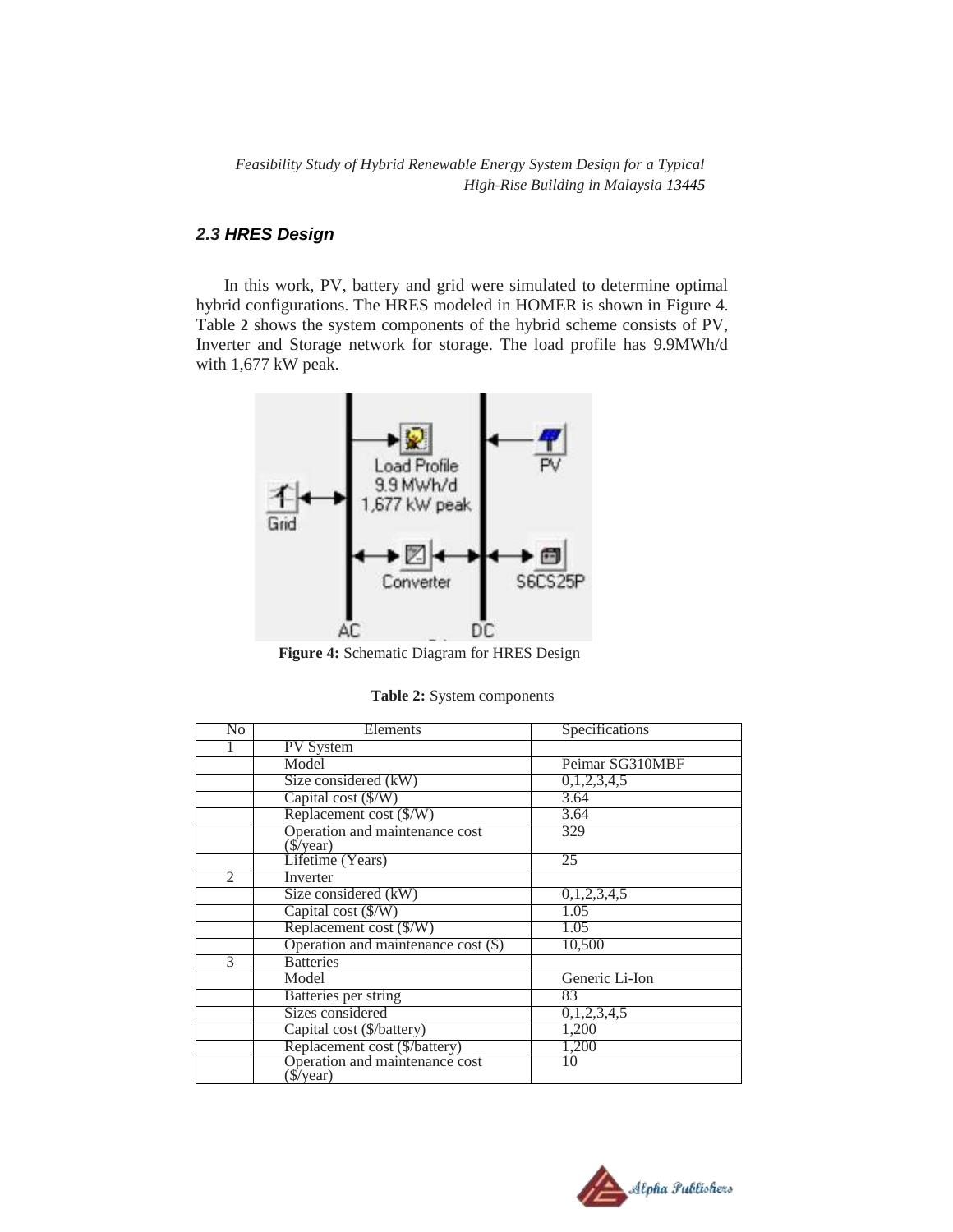### **3 Experimental Results**

### *3.1 Technical and Economics Analysis*

As shown in [Table 3,](#page-5-0) the most finest configuration is grid only arrangement followed by application for PV-grid, battery-grid and PVbattery-grid. Based on several key components, such as Net Present Cost, Operating Cost, Environmental impacts and energy mix, the best configurations are selected. Cycle charging (CC) is the best policy instrument for all systems, where surplus power can be used to remove the battery storage. Optimal PV system size is 50 kW for the installation. The lowest NPC and COE is the grid only configuration followed by PV-grid, PVbattery-grid and battery-grid. Since there is supposed to be no investment alongside operation and maintenance cost. The grid connected system does not have initial capital whereas basic fundamental for PV-grid, battery-grid and PV-battery-grid is \$198,944, \$95,896 and \$249,452 respectively. The PV-battery-grid scheme has the maximum initial investment since it has two primary parts such as PV and battery storage arrangement. Although, PVbattery-grid scheme has higher NPC contrasted to PV-grid system, the renewable fraction is 3 % for both systems.

<span id="page-5-0"></span>

| Rank | PV<br>ΈW | <b>Battery</b> | Conv.<br>(kW) | Grid<br>(kW) | Dispatch<br>Strategy | Initial<br>capital<br>(\$) | <b>NPC</b><br>(\$) | COE<br>$(\frac{1}{2}kWh)$ | RF   |
|------|----------|----------------|---------------|--------------|----------------------|----------------------------|--------------------|---------------------------|------|
|      |          |                |               | 1000         | CC                   |                            | 4,615,567          | 0.100                     | 0.00 |
|      | 50       |                | 50            | 1000         | <b>CC</b>            | 198,944                    | 4,754,795          | 0.103                     | 0.03 |
|      |          | 83             | 50            | 1000         | <b>CC</b>            | 95,896                     | 4,810,383          | 0.104                     | 0.00 |
|      | 50       | 83             | 50            | 1000         | CC                   | 249,452                    | 4,858,099          | 0.105                     | 0.03 |

Table 3: Optimal hybrid system configurations list

[Figure 5](#page-6-0) shows the system NPC breakdown for the HRES system. The maximum NPC is from the grid followed by PV, battery and converter.

**Error! Reference source not found.** show electrical produced by grid only where the total kilowatts per year is 4,109 kWh/year. Since the load totally used only based on grid, the total load consumption is also 4,109 kWh/year. [Figure](#page-7-0) 6 show average annual of electrical produced for all configurations. The PV system in PV-grid and PV-battery-grid has contributes only 3% of the total energy required with low generation in monsoon seasons such as January February, November and December.

Solar produce 42.3% (2,824 kWh/year) while grid purchases is 57.7% (3,849 kWh/year). The total kilowatts per year is 6,673 kWh/year. Total load consumption in this design is 6,185 kWh/y. 33.6% of them is grid sales  $(2,076 \text{ kWh/y})$  while the other 66.4% is the primary load  $(4,109 \text{ kWh/y})$ .

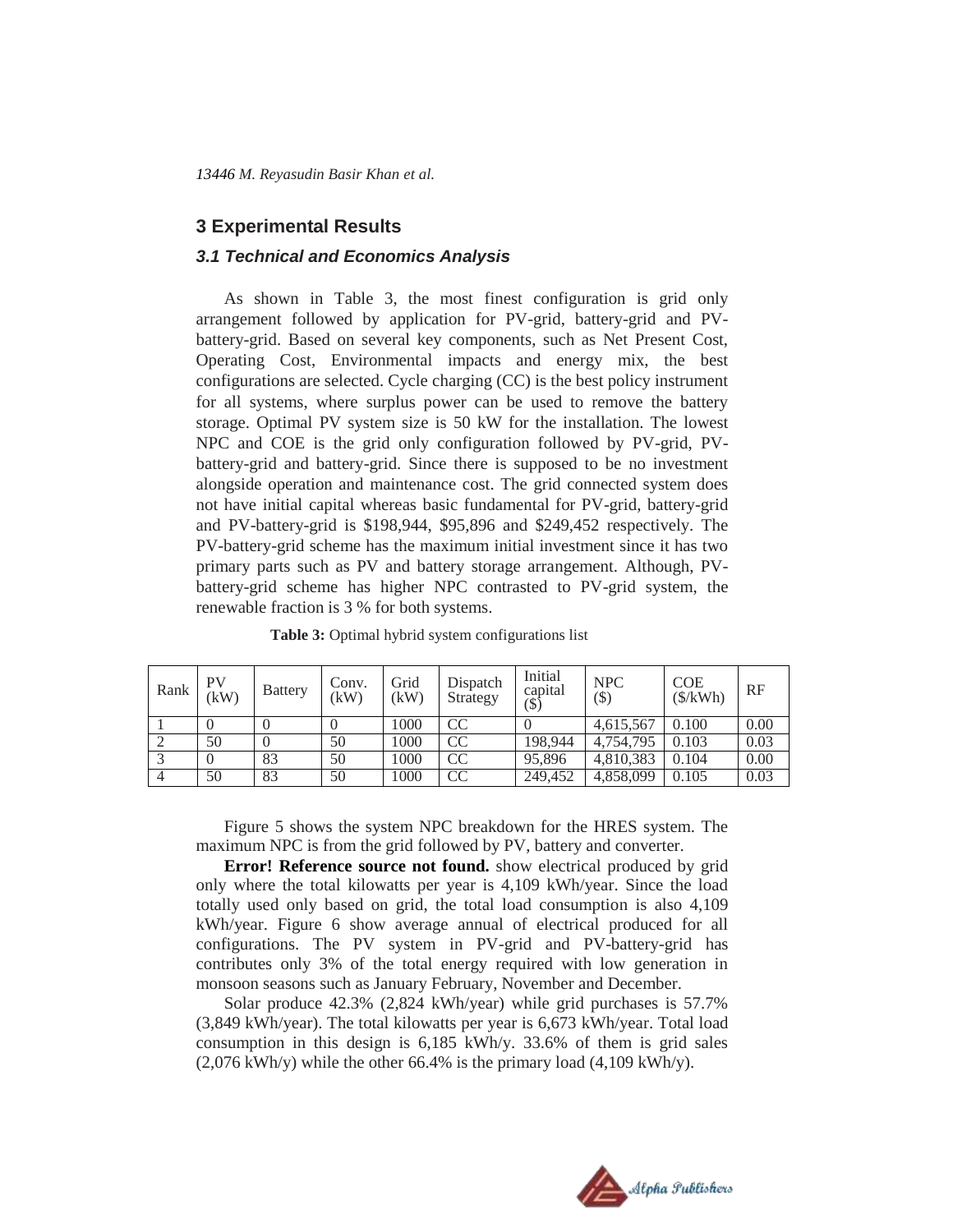



**Figure 5:** Cash Flow summary a) grid only b) PV-grid c) battery-grid d) PVbattery-grid

<span id="page-6-0"></span> [Table](#page-6-1) **4** show emission result where grid only system releases 2,247,437 kg/year of  $CO<sub>2</sub>$  similar to battery-grid (2,247,437 kg/year) followed by PV-battery-grid (2,202,38 9 kg/year) and PV-grid (2,201,619 kg/year). The results indicates addition of PV system reduces the  $CO<sub>2</sub>$ emissions. On the other hand, hybrid configurations with battery storage system have higher  $CO<sub>2</sub>$  emissions compared to non-battery system. Although, the most economical arrangement is to retain the current network associated arrangement for the building. However, PV-battery system shows promising results in higher renewable energy penetration with less  $CO<sub>2</sub>$ emission.

<span id="page-6-1"></span>

| Emission                        | Grid only<br>(kg/year) | PV-grid<br>(kg/year) | Battery-grid<br>(kg/year) | PV-battery-grid<br>(kg/year) |
|---------------------------------|------------------------|----------------------|---------------------------|------------------------------|
| Carbon Dioxide                  | 2,247,437              | 2,201,619            | 2,247,275                 | 2,202,389                    |
| Carbon Monoxide                 | $\left($               |                      |                           |                              |
| Unburned<br><b>Hydrocarbons</b> | $\left( \right)$       |                      |                           |                              |
| Particulate Matter              |                        |                      |                           |                              |
| Sulfur Dioxide                  | 9,744                  | 9,545                | 9,743                     | 9,548                        |
| Nitrogen Oxides                 | 4,765                  | 4,668                | 4,765                     | 4,670                        |

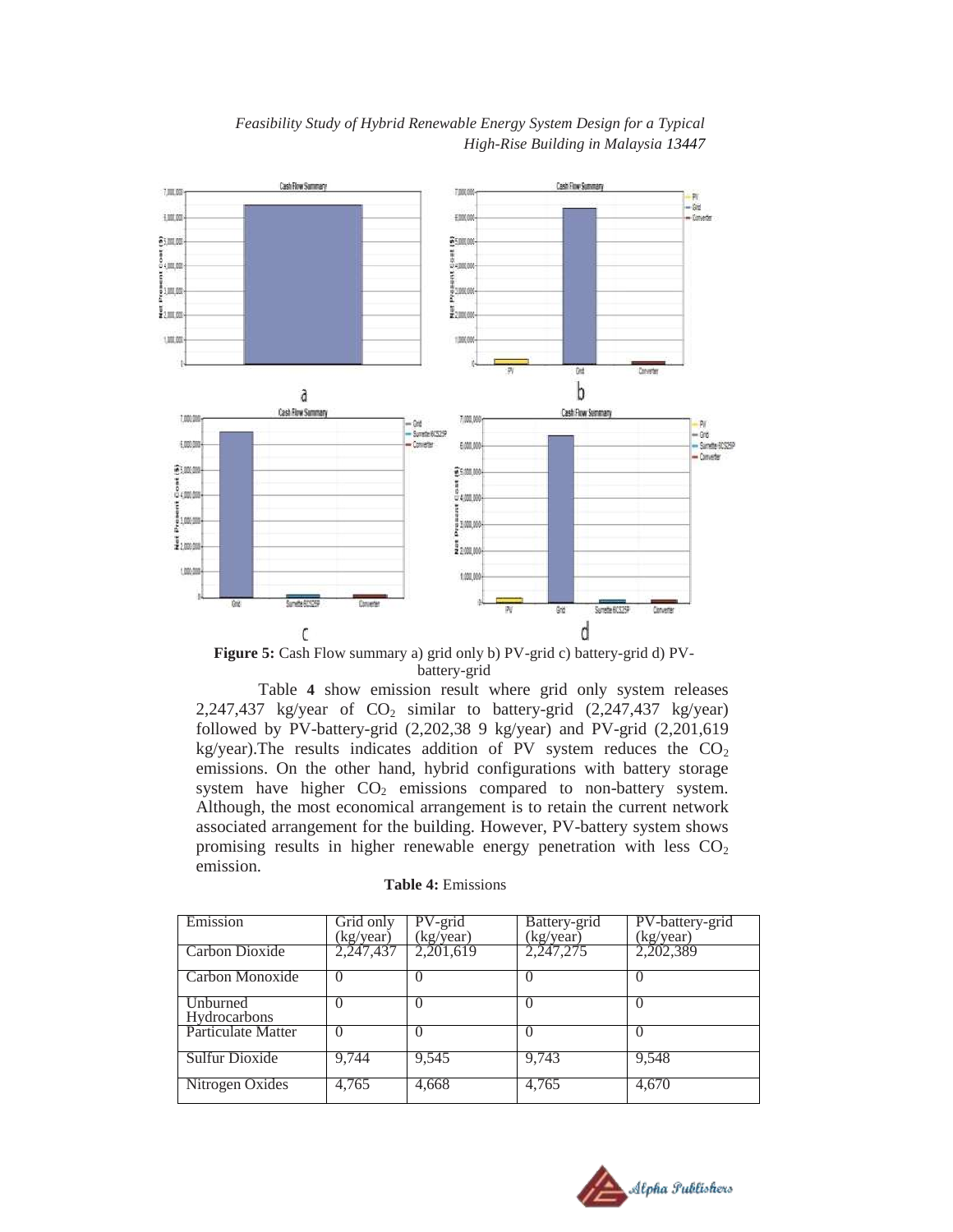*13448 M. Reyasudin Basir Khan et al.*



<span id="page-7-0"></span>**Figure 6:** Electrical production a) grid only b) PV-grid c) battery-grid d) PVbattery-grid

### *3.2 Sensitivity Analysis*

[Figure 7](#page-8-0) shows the sensitivity analysis of the total NPC and net grid purchases. As the load outline grows in the prospect, the arrangement

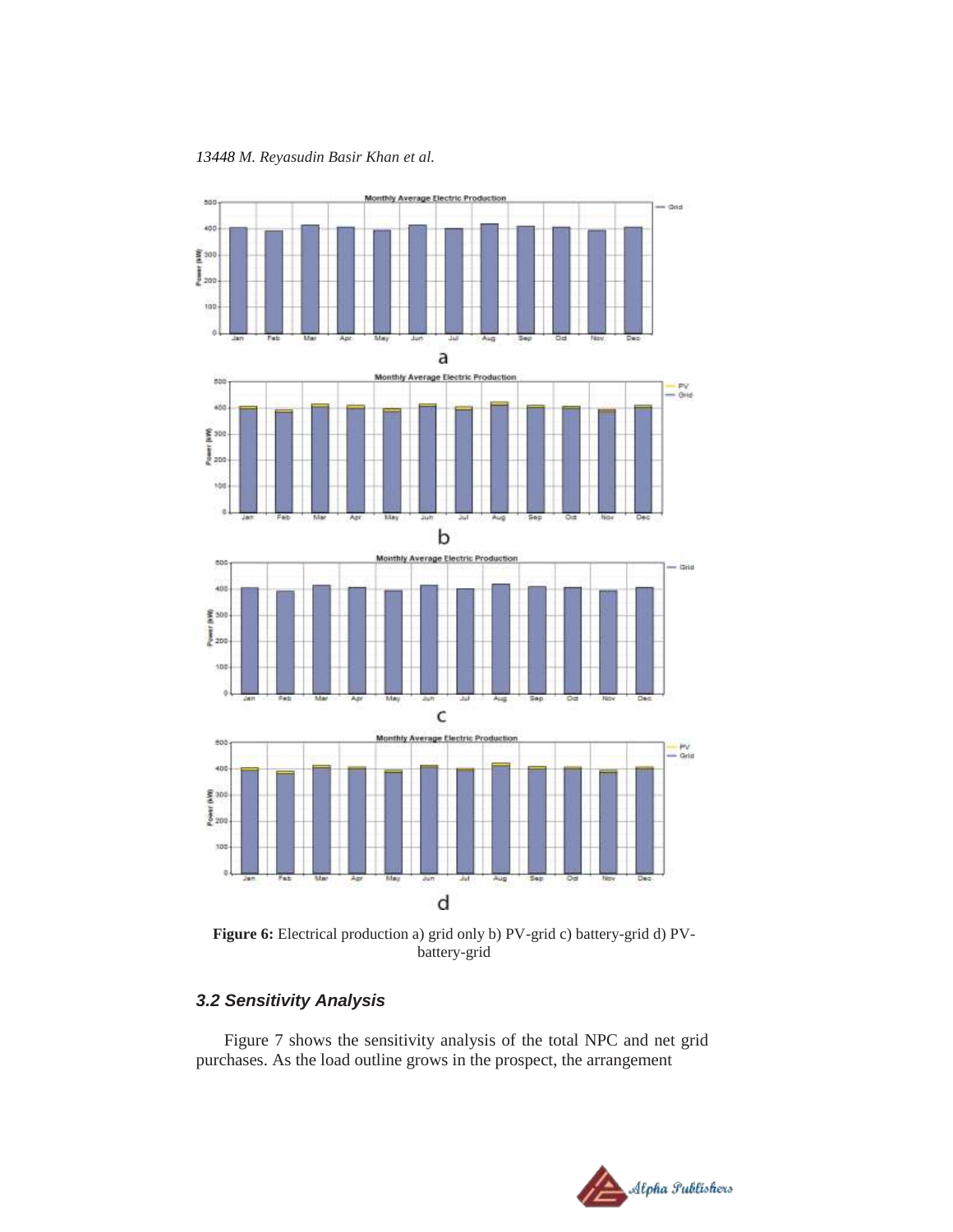NPC will rise along with energy import from the grid. To reduce the energy import, the PV system size needs to be increased.



**Figure 7:** Sensitivity analysis total NPC vs net grid purchases.

### <span id="page-8-0"></span>**4 Conclusion**

The hybrid PV-battery is the best HRES pattern for the building. The scheme has smaller NPC compared to battery- system and PV-battery-grid system. Moreover, the scheme capable to reduce energy import from the grid as well as minimizing  $CO<sub>2</sub>$  emission lower than grid only, battery-grid and PV-battery-grid system.

#### **Acknowledgments**

The author would like to thank Universiti Tenaga Nasional (UNITEN), Universiti Kuala Lumpur (UniKL) and Ministry of Education (MOE), Malaysia, for financing this research under a FRGS research grant (20180117FRGS). The author would also like to thank HOMER Energy LLC for the usage of HOMER legacy for this work.

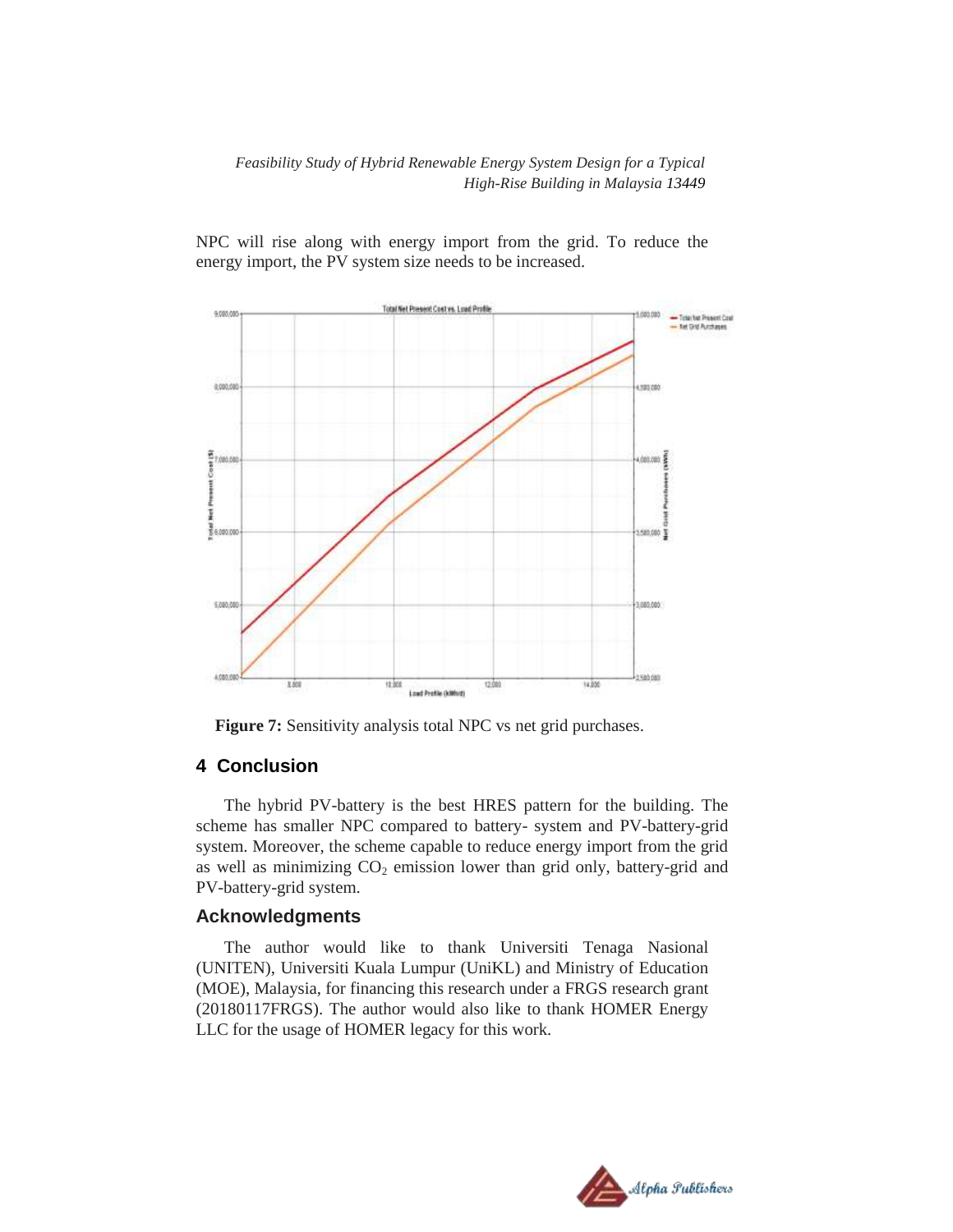*13450 M. Reyasudin Basir Khan et al.*

### **References**

- [1]Niveditha Sivadanam, Bhookya Nagu, Maheswarapu Sydulu,"Inertial Response and Frequency Control in Electric Vehicles Integrated Renewable and Non-renewable Power System", journal of green engineering, Vol.10 no.11 pp.10981-10993,2020.
- [2]A. Shrestha . "Assessment of electricity excess in an isolated hybrid energy system: A case study of a Dangiwada village in rural Nepal", Energy Procedia, Vol. 160, pp. 76–83, 2019.
- [3]A. S. Aziz, M. F. N. Tajuddin, M. R. Adzman, A. Azmi, and M. A. M. Ramli. "Optimization and sensitivity analysis of standalone hybrid energy systems for rural electrification: A case study of Iraq", Renew. Energy, Vol. 138, pp. 775–792, 2019.
- [4]W. Zhang, A. Maleki, M. A. Rosen, and J. Liu. "Sizing a stand-alone solarwind-hydrogen energy system using weather forecasting and a hybrid search optimization algorithm", Energy Convers. Manag., Vol. 180, pp. 609–621, 2019.
- [5] G.Supriya P.Sasikumar, V.Pavithra, M.Rahilabarvin,"Smart Home Emergy Management System Including Renewable Energy Based On Zigbee And Arm9 Microcontroller", International Journal Of Innovations In Scientific And Engineering Research (IJISER),Vol.4,No.2,Pp.71- 77,2017..
- [6]M. Khan, R. Jidin, J. Pasupuleti, and S. A. Shaaya. "Micro-hydropower potential assessment and generation volatility due to seasonal climate," IEEE International Conference on Power and Energy (PECon), pp. 371– 376, 2014.
- [7]M. R. B. Khan, R. Jidin, and J. Pasupuleti. "Energy audit data for a resort island in the South China Sea", Data Br., Vol. 6, pp. 489–491, 2016.
- [8]A. C. Duman and Ö. Güler. "Techno-economic analysis of off-grid PV/wind/fuel cell hybrid system combinations with a comparison of regularly and seasonally occupied households", Sustain. Cities Soc., Vol. 42, pp. 107–126, 2018.
- [9]E. Kalamaras, M. Belekoukia, Z. Lin, B. Xu, H. Wang, and J. Xuan. "Techno-economic Assessment of a Hybrid Off-grid DC System for Combined Heat and Power Generation in Remote Islands" , Energy Procedia, Vol. 158, pp. 6315–6320, 2019.
- [10]M. Reyasudin Basir Khan, J. Pasupuleti, J. Al-Fattah, and M. Tahmasebi. "Optimal grid-connected PV system for a campus microgrid," Indonesian Journal of Electrical Engineering and Computer Sciense, Vol. 12, no. 3, pp. 899-906, 2018.
- [11]Z. Othman, S. I. Sulaiman, I. Musirin, A. M. Omar, and S. Shaari. "Hybrid stand-alone photovoltaic systems sizing optimization based on